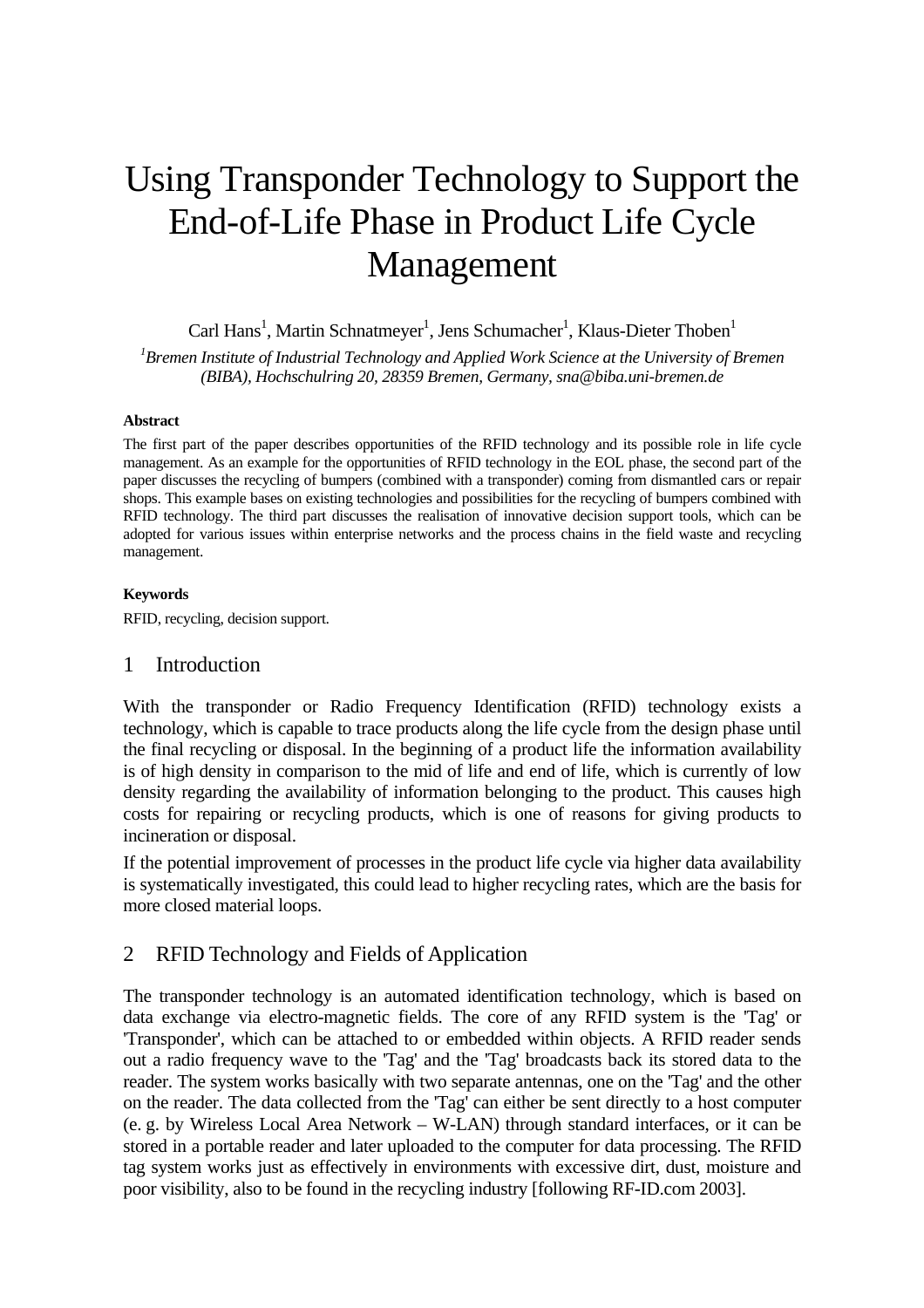<span id="page-1-0"></span>

Figure 1: RFID system combined with W-LAN

Typical application fields are e. g. toll collections, baggage handling, animal tracking or identification of containers. In comparison to other traditional identification systems (e. g. bar code systems) transponder systems are capable to store data during the whole life cycle directly on the embedded chip. The data storage capacity is from 1 bite up to more than 64 kbite. This means that the transponder has also a function of an external, mobile database.

Furthermore additional functionalities, like temperature or pressure measurement, are possible.

# 3 RFID Technology and Product Life Cycle Management

For improving the product life cycle management the features of the RFID technology will have a positive influence on closed recycling loops. By establishing a link between the customer and the producer or recycler of a product, new services can be implemented and existing ones optimised. The following paragraph will distinguish between 3 different mayor phases in the in life cycle of a product:

Beginning of Life (BOL) - Product design (process) improvement: RFID technology appears as ideal solution to increase not only product data quantity but also quality and consistence available for the later usage in a (re-) design process. Smart products are in the position to log their individual history such as usage conditions, failure, and maintenance or service events. Product information based on the aggregated individual product MOL data is extremely valuable for the assessment or improvement of the product design process.

Roles in this scenario are typically product designer or engineers, service or maintenance employees and the customer respective owner of the product. In opposite to the former processes of information gathering by market research and feedback collection from distributor or service agencies, this scenario provides more detailed information on product usage but also requires the active integration of the product owner to the overall processes.

Mid of Life (MOL) – Maintenance / Service processes: Process scenarios in this phase mainly covering the aspects of one single product, or an instance of a product. By attaching unique tags to a product, it is possible to establish a linkage between the customer, the producer and the product, thus allowing for customer oriented updates, service, maintenance, etc. Such products, that are prepared to enable additional business via extra services, are also called smart products.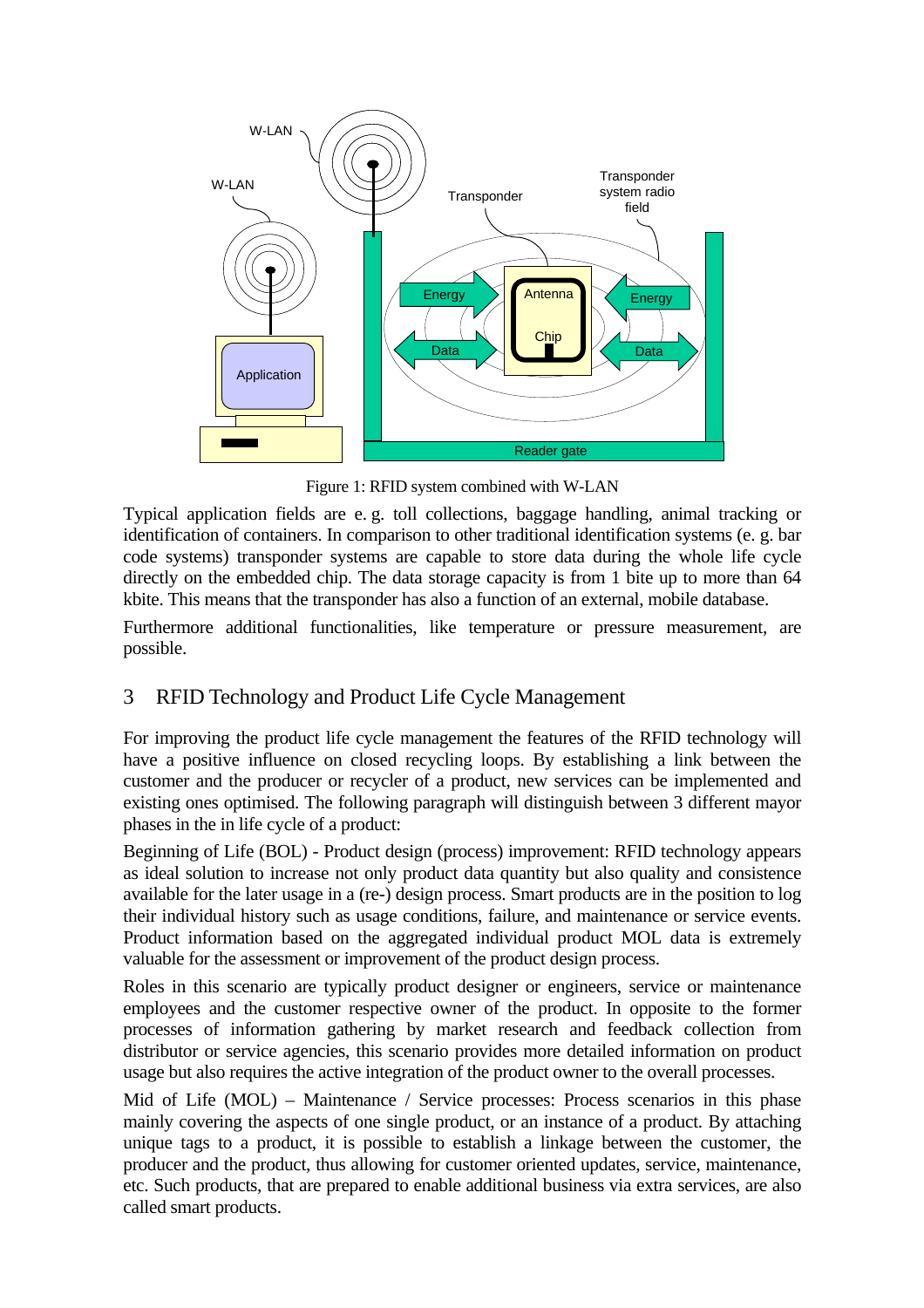Smart products are able to provide information on how to use or how to maintain the product but they might be also providing information concerning the history its usage which is for example of particular interest for individual maintenance activities or complaints in case of product failures. Roles in this scenario are typically maintenance or service agency employees and product owners.

End of Life (EOL) – Recycling and disposal: The availability of information about the product in this stage is on a low level, this means that waste manager have usually no opportunity to recycle the product or parts of the products on a better level than incineration or disposal.

In addition to the information for the BOL and MOL phases, which is more directed on the user behaviour and general changes during the product using phase, the recycler needs information at a first level for rapid sorting processes (e. g. directed on brands and / or product types) and more detailed information for dismantling and component sorting processes e. g. by material, quality and functionality.

At a glance the described scenarios can be considered as simple information management tasks not highly sophisticated from the technological perspective. More than this some of this information are still managed e. g. by Customer Relationship Management (CRM) systems and it seems that the integration of RFID technology simply shifts the emphasis of these scenarios from a more organisational to a more technical task.

Costs and Risks

In addition to the described benefits also investment costs and risks have to be taken into account (like loss of privacy, loss of information to a competitor or loss of information, which is e. g. important for the function of a RFID optimised supply chain).

The following table gives an overview on the estimated benefits, investment costs and risks for the involved parties arising with the implementation of RFID technology to the described process scenarios. The table displays the average opinion of the authors and is related on the example of recycling of car bumpers (see next chapter).

|                 | <b>Producer</b> | Owner  | <b>Service</b> | <b>Recycler</b> |
|-----------------|-----------------|--------|----------------|-----------------|
| <b>Benefits</b> | High            | Medium | High           | High            |
| Costs           | High            | -      | Medium         | Medium          |
| <b>Risks</b>    | Medium          | Medium | Low            | Low             |

Table 1: Benefits and risks of RFID technology combined with car bumpers

These stakeholder-oriented risks have to be solved by sufficient security systems, based on encryption, back up storage systems and parted identification systems (e. g. RFID chip combined with barcodes).

# 4 Recycling of Car Bumpers with RFID Technology

For a better understanding of the opportunities of the RFID technology in the product life cycle management, this chapter describes a possible recycling scenario for car bumpers. Parts of this scenario are based on a running research project dealing with the improvement of logistic processes in the EOL area with the transponder technology (OPAK - Optimised PAcKing logistics in the life cycle economy, funded by the German Federal Ministry of Education and Research).

[Figure 2](#page-3-0) describes possible application fields for the RFID technology in the life cycle of car bumpers with an attached or embedded tag from the producer side: After use and dismantling the single bumper or bumper fraction goes to the collection point (e. g. an open container) by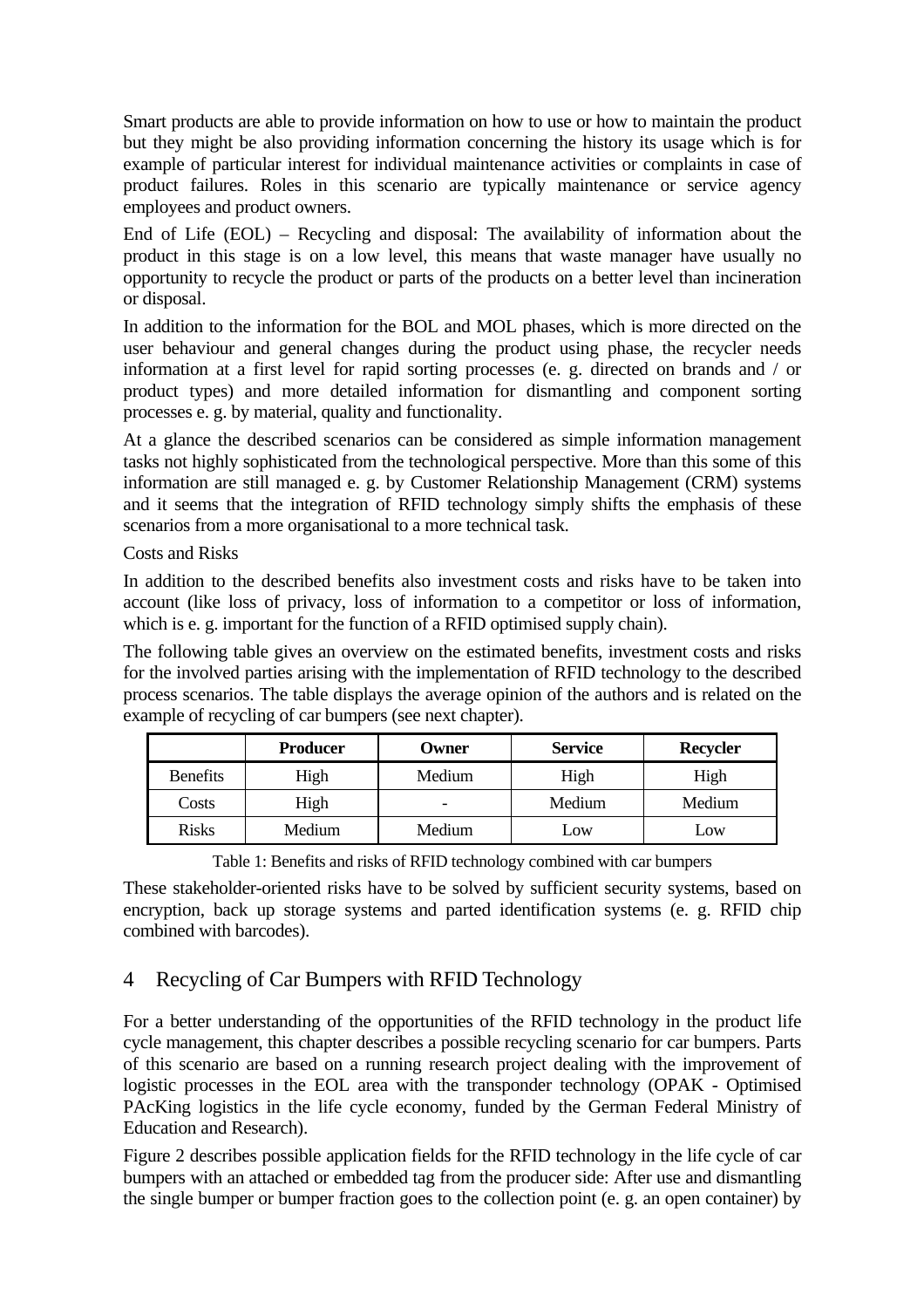<span id="page-3-0"></span>passing a reader gate (see [Figure 1\)](#page-1-0). This reader gate reads all data from the single bumper tag and writes data on the tag (see [Table 2\)](#page-4-0).



Figure 2: Use of RFID technology in the life cycle of bumpers

The milling starts after a sufficient amount of bumpers is available. Before the milling, a manual or automated sorting system sorts the bumpers for recycling from the container fractions. After milling and filling the material goes via a truck to another recycling facility. There the material goes into a storage system. On customer demand this facility produces new plastic granulate, which is basis for new plastic products.

The different process steps have different requirements of data exchange. [Table 2](#page-4-0) describes examples for an information exchange between the transponder and the collecting / sorting production, transport, loading and storing systems.

The transponder technology enables in this example the data acquisition of the collected material types and -mix at the collecting point, i. e. at the place of waste collecting, in temporary storage facilities systems or in storage systems of external logistic services.

Advantages are the ubiquitous availability of data about the material during the whole recycling process. Breaks in the information chain (cf. [Figure 2\)](#page-3-0) are buffered via the transponder chips. The fast information exchange by passing reading systems is more efficient than the manual scanning of barcodes.

As an additional functionally it is possible to control the temperature of the packed material (granulated plastic is self inflammable).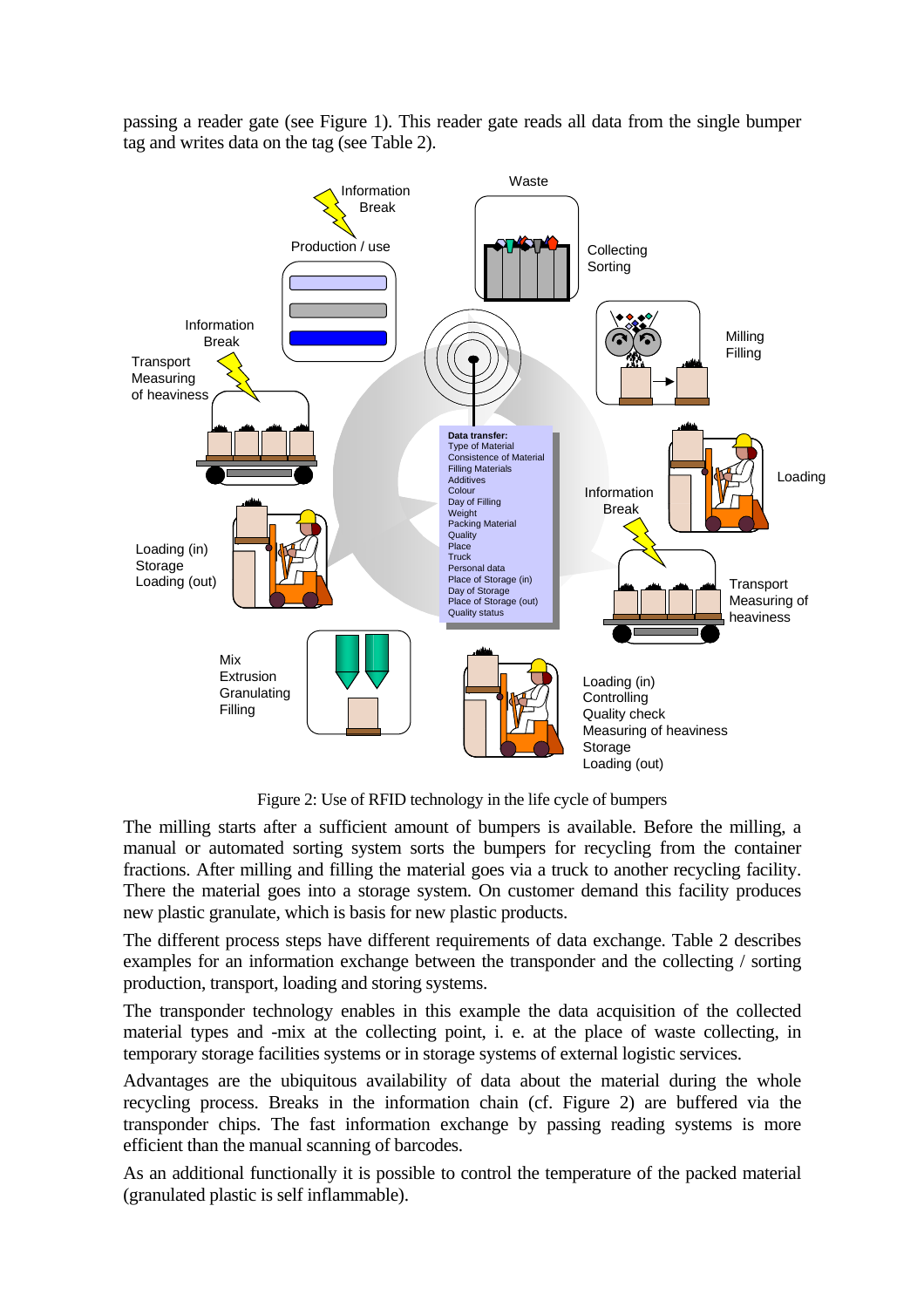| Process step | Data exchange (examples)                                                                                                                                                                   |  |  |  |
|--------------|--------------------------------------------------------------------------------------------------------------------------------------------------------------------------------------------|--|--|--|
| Collecting / | Bumper transponder to production system:                                                                                                                                                   |  |  |  |
| Sorting      | Additives, brand, colour, consistence of material, bumper identification<br>number (external), type of material, weight                                                                    |  |  |  |
|              | Recycler production system to bumper transponder:                                                                                                                                          |  |  |  |
|              | Day of storage, personal data, place of storage (in), bumper identification<br>number (internal), quality                                                                                  |  |  |  |
| Production   | Production system to packing transponder:                                                                                                                                                  |  |  |  |
|              | Additives, consistence of material, day of filling, personal data, place of filling,<br>packing unit identification number, status, type of material, weight, machine<br>number            |  |  |  |
|              | Packing transponder to production system:                                                                                                                                                  |  |  |  |
|              | Packing identification number, temperature                                                                                                                                                 |  |  |  |
| Transport    | Packing transponder to truck:                                                                                                                                                              |  |  |  |
|              | Packing unit identification number, material, place of storage on truck, weight,<br>temperature                                                                                            |  |  |  |
|              | Truck to packing transponder                                                                                                                                                               |  |  |  |
|              | Personal data, truck number plate                                                                                                                                                          |  |  |  |
| Loading      | Packing transponder to fork lift:                                                                                                                                                          |  |  |  |
|              | Packing unit identification number, material, place of storage on truck, weight                                                                                                            |  |  |  |
|              | Fork lift to packing transponder:                                                                                                                                                          |  |  |  |
|              | Day and time of loading, fork lift identification number, personal data                                                                                                                    |  |  |  |
| Storing      | Packing transponder to storage system:                                                                                                                                                     |  |  |  |
|              | All collected data on the transponder (e. g. additives, consistence of material,<br>material, packing material, personal data, packing unit identification number,<br>temperature, weight) |  |  |  |
|              | Storage system to packing transponder:                                                                                                                                                     |  |  |  |
|              | Storage place, date and time, quality status                                                                                                                                               |  |  |  |

<span id="page-4-0"></span>Table 2: Date exchange during the recycling process of bumpers (examples)

# 5 Real Time Decision Support

The ubiquitous availability of information accompanying the material flow can be further used in order to realise innovative decision support tools, which can be adopted for various issues within enterprise networks and the process chains in the field waste and recycling management.

Tools on top of data acquisition solutions as mentioned above can conduct further processing of the data coming along with individual entities (like bumpers) or batches. During this process data becomes information, which can be used to make better decisions on the operational, tactical and even strategic level. Examples for potential improvements on each of these levels are as follows:

Operational level

- Reaction on interference during the collection process (e. g. due to road construction) of waste or recycling material
- Reaction on unavailability of vendor parts or material in production and recycling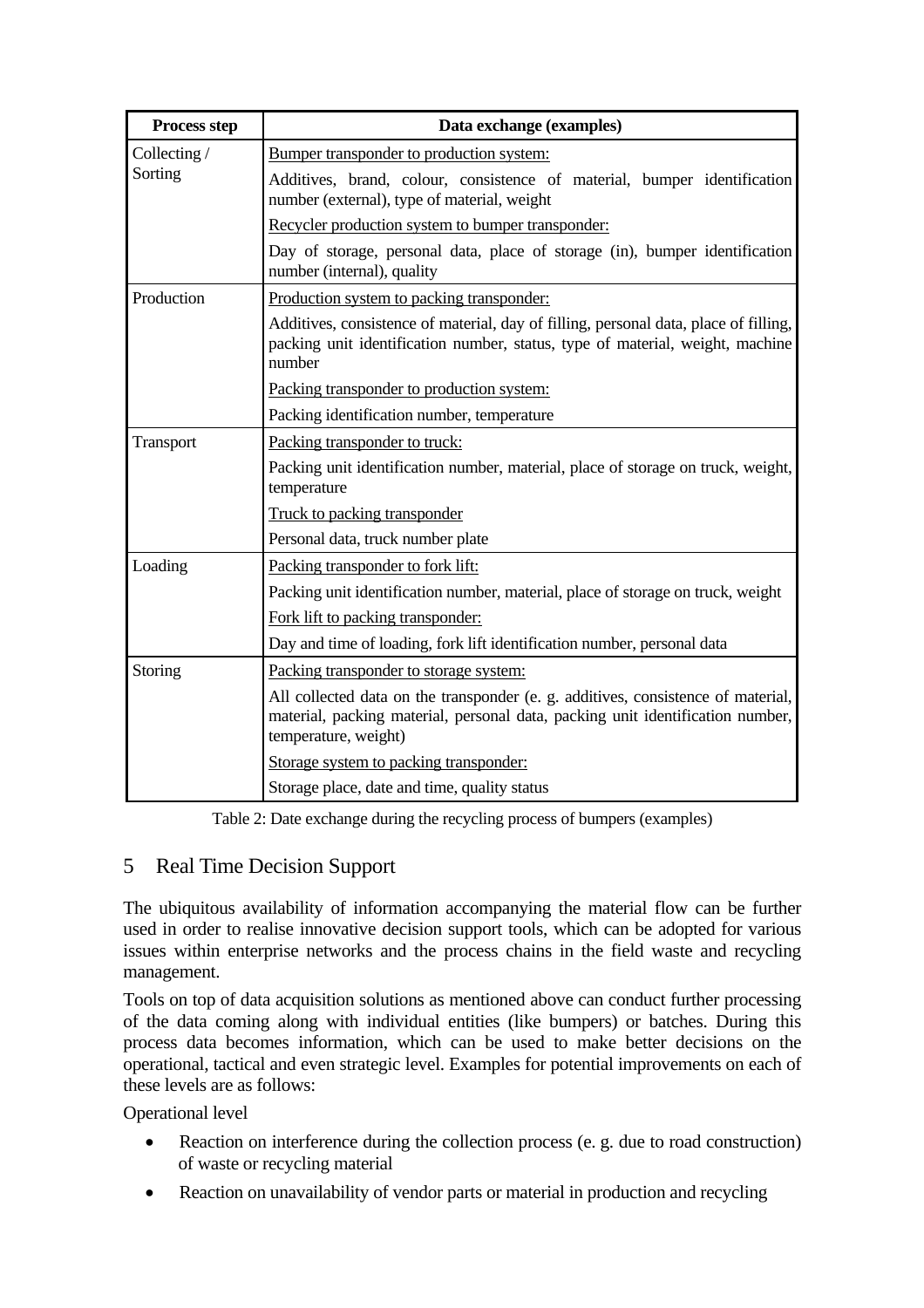- Allocation for required resources for inbound and outbound flow of material / products for warehousing (loading unloading, packing, unpacking etc.)
- Control and better utilisation of transportation networks, as well as production and warehousing resources because of better information and forecasts based on real time data

Tactical level

- Clustering of areas, route planning for collection of recycling material or waste considering seasonal variability
- Production or recycling planning based on reliable information and forecasts for demand and availability
- Specification and adaptation of suitable warehousing policies (e. g. for reordering or delivery)
- Short-term adaptations of existing (recycling) networks as a result of a breakdown of a partner (e.g. selection of a new supplier)

Strategic level

- Composition and decomposition and of recycling networks (design and global optimisation)
- Long-term decisions as the location of new facilities for production, warehousing etc.
- Assessment of new technologies systems for collection, production, transport, warehousing, loading, unloading etc.

Thus real-time information concerning the various decision problems along the composition, operation and decomposition recycling networks or process chains offers huge optimisation potentials. In addition real-time information allows better forecasts and estimations regarding uncertainties and variability, which are inherent everywhere in production or recycling. In combination with tools following a holistic approach decisions and solutions can be developed which fulfils all requirements regarding efficiency, robustness and sustainability at the same time.

Today there are quite a number of approaches available in order to support the planning, control and optimisation problems related to the operation of production or recycling networks. The range covers pure mathematical methods (systems of equations), methods from Operations Research (mathematical programming), Soft Computing (evolutionary algorithms, neural networks, fuzzy methods), System Dynamics, Benchmarking or Simulation. While thinking about suitable approach for the realisation of a decision support system all of these approaches come along with specific disadvantages. Most of them are caused by the complexity of the underlying system. In this context it is questionable whether mathematical models, Operations Research or system dynamics can build adequate representations of reality. Although Soft Computing can solve even NP (Non-deterministic Polynomial-time) -hard problems and therefore fulfils the requirements regarding complexity it must be considered as a black box as the way to come to the solution, which was delivered, cannot be comprehended by the user. Another approach, which is widely used in practice, is Benchmarking. But this method requires reference cases (which are not necessarily available) in order to allow estimations about the quality of a certain decision or system configuration. Furthermore all of the methods mentioned so far do not support a holistic view for the decision support as they are either focussed one certain aspects of networks or the underlying processes.

In contrast to the other methods simulation (nearly) don't have any limitations regarding the complexity and supports a holistic view on the system to be considered. In addition simulation allows the integration of variability and uncertainty, which are always inherent in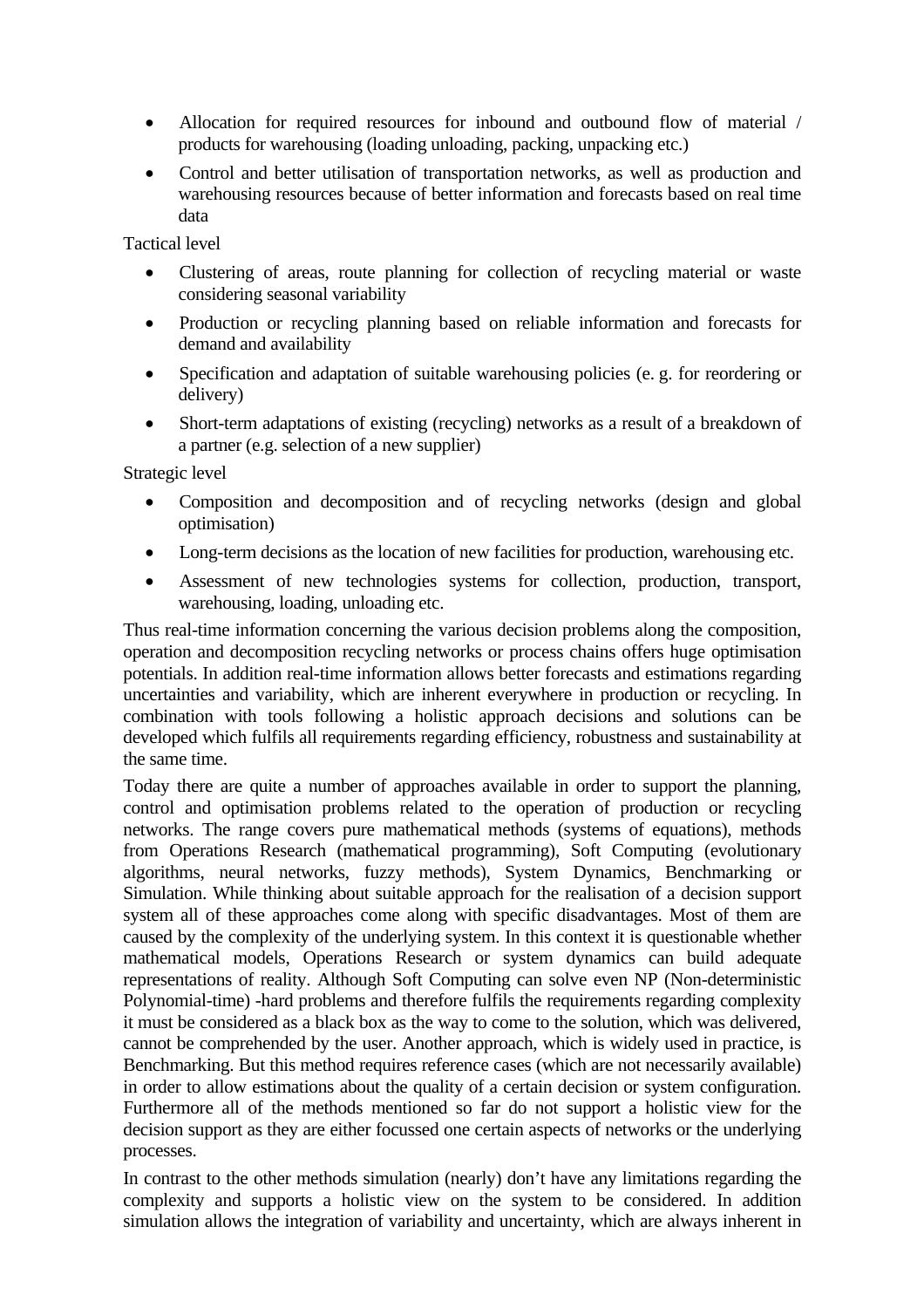existing production and recycling systems. Thus it appears as a good candidate for an innovative decision support system. Unfortunately there are also disadvantages coming along with simulation. First of all each simulation study requires a model of the reality which will be executed within the simulator in order to get insights into the dynamics of the model which allows to draw conclusions on the behaviour of the real system. Usually the modelling process requires significant effort in terms of time and money. Therefore the application of simulation for complex but short-term scenarios is difficult due to the time, which is required for model building.

<span id="page-6-0"></span>

Figure 3: Architecture of a simulation-based decision support tool

Another problem covers the development of optimal or at least good solutions for a given decision problem. Due to its characteristic an environment for the emulation of systems simulation cannot propose such solutions on it's own. In fact they are developed by conducting various experiments with slightly different parameter sets in order get insights regarding the sensitivity of certain parameters concerning the overall model behaviour. Afterwards the model can be adapted considering this knowledge. However in order to find a good solution some expertise and experience in modelling and analysis of simulation data is required which domain experts as decision makers and thus the users of a decision support tool usually do not have.

However the obstacles depicted so far can be overcome with the availability of real-time information whereas the modelling effort can significantly decrease by utilising the available information in an (semi-) automatic way. Such an integrated simulation environment can be further interconnected with an optimisation module (whereas the feasibility of such an approach was already realised within the EU-funded project ONE – Optimisation methods for Networked Enterprises (Project No. GRD1-2000-25710), which in turn can support domain experts in order to identify good system configurations and make the right decisions. [Figure 3](#page-6-0) shows the architecture of such a simulation-based decision support tool.

The tool comprises several functional components addressing the acquisition of data, which are delivered by external entities (e. g. transponders while passing reader gates). After data processing the resulting information is stored within a global information base. This component provides all of the information, which is required by the other components and can be interactively accessed by the component for information retrieval. Further modules are the integrated simulator, which allows the execution of models by integrating real time information delivered from the information base. The optimisation of specific models or scenarios is furthermore supported by the communication with optimisation components whereas as different versions can be integrated into the environment each of which